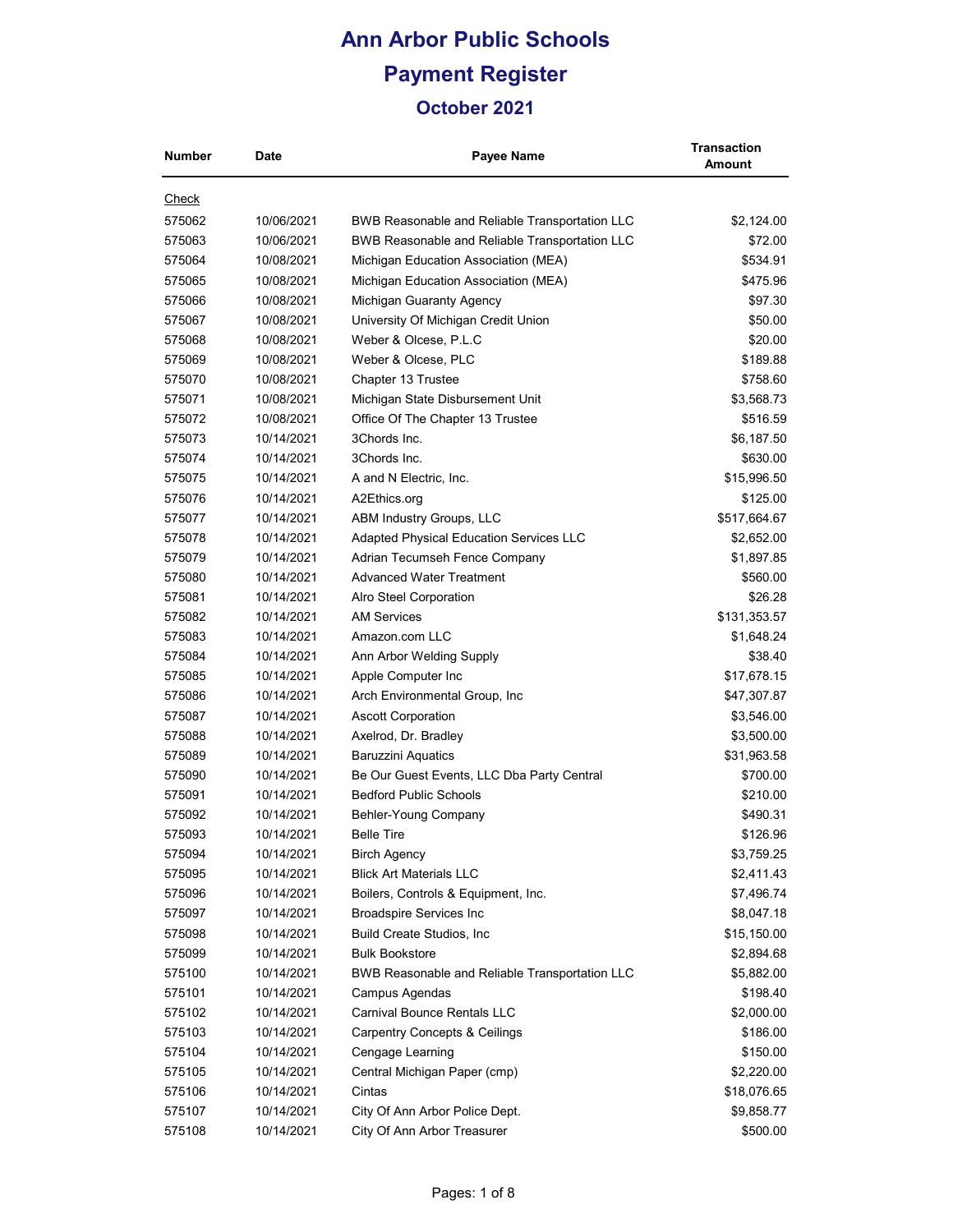## **Payment Register**

| 575109 | 10/14/2021 | Classroom Direct/School Specialty           | \$307.50     |
|--------|------------|---------------------------------------------|--------------|
| 575110 | 10/14/2021 | College Board                               | \$400.00     |
| 575111 | 10/14/2021 | Collins And Blaha, P.C.                     | \$53,602.25  |
| 575112 | 10/14/2021 | Colman Wolf Supply Company                  | \$12,045.42  |
| 575113 | 10/14/2021 | Compass Group, DBA Chartwells K-12          | \$564,491.27 |
| 575114 | 10/14/2021 | <b>COR Maintenance LLC.</b>                 | \$8,331.98   |
| 575115 | 10/14/2021 | Creative Benefits & Insurance Solutions LLC | \$117,768.00 |
| 575116 | 10/14/2021 | Cross Country Staffing, Inc.                | \$11,726.95  |
| 575117 | 10/14/2021 | Davis Vision                                | \$2,977.84   |
| 575118 | 10/14/2021 | Deca Images                                 | \$212.41     |
| 575119 | 10/14/2021 | Demco, Inc.                                 | \$104.73     |
| 575120 | 10/14/2021 | Detroit Edison Or Dte Energy                | \$57,398.23  |
| 575121 | 10/14/2021 | Dihydro Services Inc                        | \$218.00     |
| 575122 | 10/14/2021 | Dollar Bill Copying                         | \$4,274.02   |
| 575123 | 10/14/2021 | Easy English News                           | \$1,280.00   |
| 575124 | 10/14/2021 | Edgenuity, Inc.                             | \$7,500.00   |
| 575125 | 10/14/2021 | <b>Edmondson Security Solutions</b>         | \$2,874.08   |
| 575126 | 10/14/2021 | <b>EMU</b>                                  | \$371.25     |
| 575127 | 10/14/2021 | <b>EMU Convocation Center</b>               | \$6,500.00   |
| 575128 | 10/14/2021 | Environmental Maintenance Engineers, Inc.   | \$680.00     |
| 575129 | 10/14/2021 | <b>Environmental Support Services Ltd</b>   | \$603.00     |
| 575130 | 10/14/2021 | Epic Sports                                 | \$881.37     |
| 575131 | 10/14/2021 | Fall Creek Marimbas, Inc.                   | \$1,336.00   |
| 575132 | 10/14/2021 | Ferguson Enterprises, Inc.                  | \$33,455.97  |
| 575133 | 10/14/2021 | Fiber Link Inc.                             | \$10,650.80  |
| 575134 | 10/14/2021 | Fishbeck                                    | \$33,880.10  |
| 575135 | 10/14/2021 | Follett School Solutions, Inc.              | \$571.07     |
| 575136 | 10/14/2021 | Fontanesi and Kann Co.                      | \$4,950.00   |
| 575137 | 10/14/2021 | <b>FPT Metro Waste</b>                      | \$340.00     |
| 575138 | 10/14/2021 | G2 Consulting Group, LLC                    | \$3,775.00   |
| 575139 | 10/14/2021 | <b>General Painting Company LLC</b>         | \$17,650.00  |
| 575140 | 10/14/2021 | Getaway Tours Inc                           | \$3,975.00   |
| 575141 | 10/14/2021 | Gilbane Building Company                    | \$272,166.98 |
| 575142 | 10/14/2021 | Gordon Food Service                         | \$261.21     |
| 575143 | 10/14/2021 | Goyette Mechanical Co                       | \$5,840.00   |
| 575144 | 10/14/2021 | <b>Graduation Alliance</b>                  | \$40,050.00  |
| 575145 | 10/14/2021 | <b>Graduation Alliance</b>                  | \$42,300.00  |
| 575146 | 10/14/2021 | Grainger                                    | \$762.11     |
| 575147 | 10/14/2021 | GraphicsEast                                | \$1,873.00   |
| 575148 | 10/14/2021 | GreatAmerica Financial Services Corporation | \$861.82     |
| 575149 | 10/14/2021 | Gross Electric                              | \$41.21      |
| 575150 | 10/14/2021 | H.V. Burton Company                         | \$1,406.32   |
| 575151 | 10/14/2021 | Handwritng Without Tears                    | \$2,435.35   |
| 575152 | 10/14/2021 | Heather Kellstrom dba HIT Enterprises, LLC  | \$10,800.00  |
| 575153 | 10/14/2021 | Heinemann Greenwood Publishing              | \$6,823.05   |
| 575154 | 10/14/2021 | Hewitt's Music, Inc.                        | \$885.00     |
| 575155 | 10/14/2021 | IDN- Hardware Sales Inc.                    | \$959.00     |
| 575156 | 10/14/2021 | Industrial Fence & Landscaping, INC         | \$13,718.00  |
| 575157 | 10/14/2021 | Integrity Marketing Products, Inc.          | \$2,404.00   |
| 575158 | 10/14/2021 | Intrastate Distributors, Inc.               | \$152.55     |
| 575159 | 10/14/2021 | J.C. Ehrlich Pest Control                   | \$2,742.30   |
| 575160 | 10/14/2021 | Jackson Service Company                     | \$2,831.00   |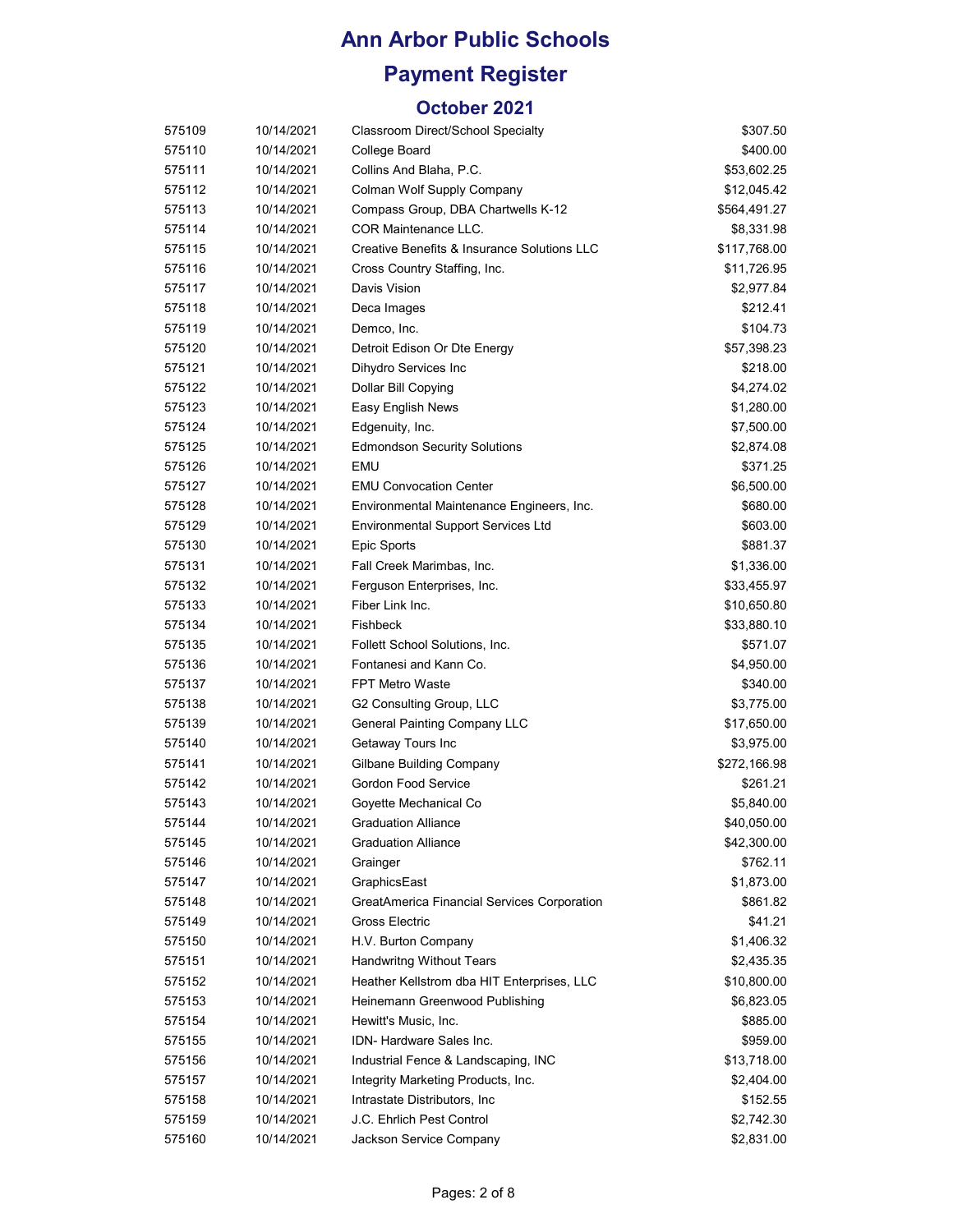## **Payment Register**

| 575161 | 10/14/2021 | James Lee Michaels DBA Avery Systems             | \$1,440.00   |
|--------|------------|--------------------------------------------------|--------------|
| 575162 | 10/14/2021 | JDRM Engineering, Inc.                           | \$33,774.28  |
| 575163 | 10/14/2021 | Johnstone Supply Detroit Group                   | \$1,298.79   |
| 575164 | 10/14/2021 | Jostens, Inc                                     | \$2,221.25   |
| 575165 | 10/14/2021 | Jostens, Inc.                                    | \$2,068.35   |
| 575166 | 10/14/2021 | Junior Library Guild                             | \$725.15     |
| 575167 | 10/14/2021 | Kona Ice of Western Wayne County, LLC            | \$900.00     |
| 575168 | 10/14/2021 | Kone Incorporated                                | \$3,758.94   |
| 575169 | 10/14/2021 | <b>Learning Without Tears</b>                    | \$6,704.56   |
| 575170 | 10/14/2021 | Let's Go Transportation Services                 | \$9,659.25   |
| 575171 | 10/14/2021 | Lifeworks (US) LTD.                              | \$1,944.00   |
| 575172 | 10/14/2021 | Lowe's Home Centers, Inc.                        | \$545.91     |
| 575173 | 10/14/2021 | Macmillan Holdings LLC                           | \$620.10     |
| 575174 | 10/14/2021 | <b>Madison Electric</b>                          | \$3,891.23   |
| 575175 | 10/14/2021 | <b>Magnatag Products</b>                         | \$75.03      |
| 575176 | 10/14/2021 | Marc Dutton Irrigation, Inc.                     | \$4,883.74   |
| 575177 | 10/14/2021 | Marshall Music Co                                | \$1,196.00   |
| 575178 | 10/14/2021 | Massp                                            | \$299.00     |
| 575179 | 10/14/2021 | Mcgraw-Hill School Education                     | \$25,380.31  |
| 575180 | 10/14/2021 | Medco Supply Co (lockbox) Or Masune & Surgical S | \$295.00     |
| 575181 | 10/14/2021 | Merit Network, Inc.                              | \$3,875.00   |
| 575182 | 10/14/2021 | MI Assoc Of Community/Adult Ed (MACAE)           | \$374.00     |
| 575183 | 10/14/2021 | Michigan Association of School Boards            | \$3,800.99   |
| 575184 | 10/14/2021 | Michigan Interpreting Services, Inc.             | \$2,552.50   |
| 575185 | 10/14/2021 | Michigan Power Rodding, Inc.                     | \$953.00     |
| 575186 | 10/14/2021 | Michigan Science Olympiad                        | \$275.00     |
| 575187 | 10/14/2021 | Miller Canfield Paddock Stone Plc                | \$4,293.25   |
| 575188 | 10/14/2021 | Mitchell & Mouat Architects                      | \$86,500.00  |
| 575189 | 10/14/2021 | <b>Musical Resources</b>                         | \$1,197.28   |
| 575190 | 10/14/2021 | Napa Auto Parts                                  | \$380.41     |
| 575191 | 10/14/2021 | National Express Durham Holding Corp/DBA Trinity | \$651,833.41 |
| 575192 | 10/14/2021 | Neumann Smith Architecture                       | \$187,629.81 |
| 575193 | 10/14/2021 | <b>New Readers Press</b>                         | \$249.00     |
| 575194 | 10/14/2021 | Nicola's Books/little Professor Westgate         | \$390.32     |
| 575195 | 10/14/2021 | Nova Consultants, Inc.                           | \$26,747.50  |
| 575196 | 10/14/2021 | NRC Builders, LLC                                | \$5,169.37   |
| 575197 | 10/14/2021 | NUCO <sub>2</sub> Inc                            | \$542.09     |
| 575198 | 10/14/2021 | Office Depot                                     | \$11,208.70  |
| 575199 | 10/14/2021 | Pasco Scientific                                 | \$709.00     |
| 575200 | 10/14/2021 | PC Parts Plus LLC                                | \$23,974.73  |
| 575201 | 10/14/2021 | Pearson VUE                                      | \$1,237.50   |
| 575202 | 10/14/2021 | Penchura LLC                                     | \$9,562.00   |
| 575203 | 10/14/2021 | Phoenix Contractors, Inc.                        | \$17,637.37  |
| 575204 | 10/14/2021 | Pinard and Sons LLC                              | \$420.00     |
| 575205 | 10/14/2021 | Pitney Bowes-Purchase Power                      | \$400.00     |
| 575206 | 10/14/2021 | Plante & Moran, PLLC                             | \$11,000.00  |
| 575207 | 10/14/2021 | Platinum Psychological Services                  | \$2,550.00   |
| 575208 | 10/14/2021 | Platt Laundromat, LLC                            | \$168.00     |
| 575209 | 10/14/2021 | Play By Design, LLC                              | \$1,487.50   |
| 575210 | 10/14/2021 | Polar Paradice                                   | \$250.00     |
| 575211 | 10/14/2021 | PowerSchool Group, LIC                           | \$905.40     |
| 575212 | 10/14/2021 | Presidio Infrastructure Solutions LLC            | \$188,730.00 |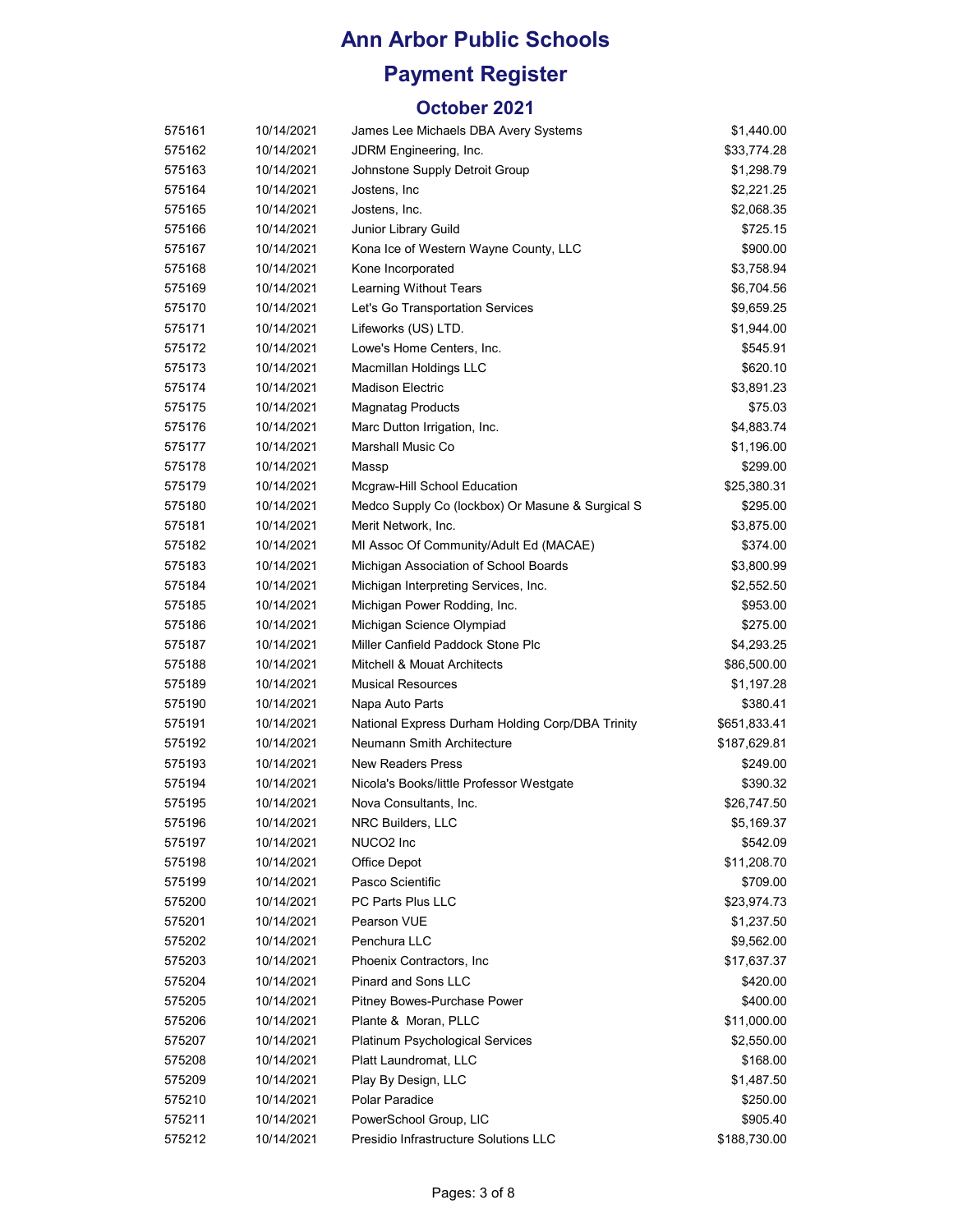# **Ann Arbor Public Schools Payment Register**

| 575213 | 10/14/2021 | Pro-Ed                                              | \$1,859.00   |
|--------|------------|-----------------------------------------------------|--------------|
| 575214 | 10/14/2021 | <b>Quill Corporation</b>                            | \$603.11     |
| 575215 | 10/14/2021 | Resa Services, LLC                                  | \$550.00     |
| 575216 | 10/14/2021 | <b>RJ Landau Partners</b>                           | \$18,693.75  |
| 575217 | 10/14/2021 | RKA Petroleum Companies, Inc.                       | \$22,738.86  |
| 575218 | 10/14/2021 | Robert's Floors Company                             | \$3,950.00   |
| 575219 | 10/14/2021 | Roberts Installation & Repair                       | \$10,605.00  |
| 575220 | 10/14/2021 | Runyan Pottery Supply Clio Industrial Park          | \$619.99     |
| 575221 | 10/14/2021 | S/P <sub>2</sub>                                    | \$524.00     |
| 575222 | 10/14/2021 | Salem Twnshp Treasurer                              | \$550.00     |
| 575223 | 10/14/2021 | School Specialty Inc*                               | \$6,465.24   |
| 575224 | 10/14/2021 | Secrest, Wardle, Lynch, Hampton, Truex & Morley, Pc | \$519.17     |
| 575225 | 10/14/2021 | Sentinel Technologies Inc                           | \$579,526.22 |
| 575226 | 10/14/2021 | Service Sports, Inc.                                | \$1,123.00   |
| 575227 | 10/14/2021 | Shamrock Floor Inc                                  | \$1,244.00   |
| 575228 | 10/14/2021 | Shar Products Co.                                   | \$4,214.02   |
| 575229 | 10/14/2021 | Soliant Health                                      | \$8,895.00   |
| 575230 | 10/14/2021 | SP Designs & Manufacturing Inc.                     | \$73.64      |
| 575231 | 10/14/2021 | Standard for Success, LLC                           | \$750.00     |
| 575232 | 10/14/2021 | Stantec Architecture Inc.                           | \$165,948.91 |
| 575233 | 10/14/2021 | Staples Advantage                                   | \$242.43     |
| 575234 | 10/14/2021 | State Of Michigan Labor And Economic G              | \$660.00     |
| 575235 | 10/14/2021 | Stevens Disposal & Recycling Services Inc           | \$1,640.00   |
| 575236 | 10/14/2021 | Strategic Energy Solutions, Inc.                    | \$50,000.00  |
| 575237 | 10/14/2021 | Sunbelt Rental, Inc.                                | \$8,925.05   |
| 575238 | 10/14/2021 | Sunglo Restoration Svcs Inc                         | \$54,936.18  |
| 575239 | 10/14/2021 | <b>Superior Text</b>                                | \$4,352.43   |
| 575240 | 10/14/2021 | T & M Asphalt Paving, Inc.                          | \$77,985.25  |
| 575241 | 10/14/2021 | <b>Talx Corporation</b>                             | \$1,262.22   |
| 575242 | 10/14/2021 | The Dexter Cider Mill                               | \$336.00     |
| 575243 | 10/14/2021 | Therapy Shoppe Inc.                                 | \$757.91     |
| 575244 | 10/14/2021 | Thermal-Netics Inc.                                 | \$26.80      |
| 575245 | 10/14/2021 | TMP Architecture, Inc.                              | \$72,122.50  |
| 575246 | 10/14/2021 | Toby's Instrument Shop                              | \$154.00     |
| 575247 | 10/14/2021 | Town & Country Pools                                | \$2,765.00   |
| 575248 | 10/14/2021 | Tredroc Tire Services, LLC                          | \$45.50      |
| 575249 | 10/14/2021 | <b>Tribune Content Agency LLC</b>                   | \$1,200.00   |
| 575250 | 10/14/2021 | Turner Electric Service, Inc.                       | \$116,000.00 |
| 575251 | 10/14/2021 | U Of M Varsity Tennis Center                        | \$647.89     |
| 575252 | 10/14/2021 | ULINE, INC.                                         | \$2,813.28   |
| 575253 | 10/14/2021 | United Image Group                                  | \$15,154.00  |
| 575254 | 10/14/2021 | Unum Life Insurance Company Of America              | \$4,994.30   |
| 575255 | 10/14/2021 | Unum Long/Short Term Insurance Company Of America   | \$11,437.48  |
| 575256 | 10/14/2021 | US Foods, Inc.                                      | \$1,567.70   |
| 575257 | 10/14/2021 | Video And Internet Stuff, Llc                       | \$2,350.00   |
| 575258 | 10/14/2021 | <b>VWR International Sargent Welch</b>              | \$98.40      |
| 575259 | 10/14/2021 | Walsworth Publishing Company                        | \$6,648.18   |
| 575260 | 10/14/2021 | Ward's Natural Science Est.llc                      | \$388.80     |
| 575261 | 10/14/2021 | Warren Wheeler, CPSI, LLC                           | \$4,125.00   |
| 575262 | 10/14/2021 | <b>Washtenaw Communications</b>                     | \$310.00     |
| 575263 | 10/14/2021 | Washtenaw County Treasurer Office                   | \$255,320.82 |
| 575264 | 10/14/2021 | Washtenaw Glass Co.                                 | \$531.21     |
|        |            |                                                     |              |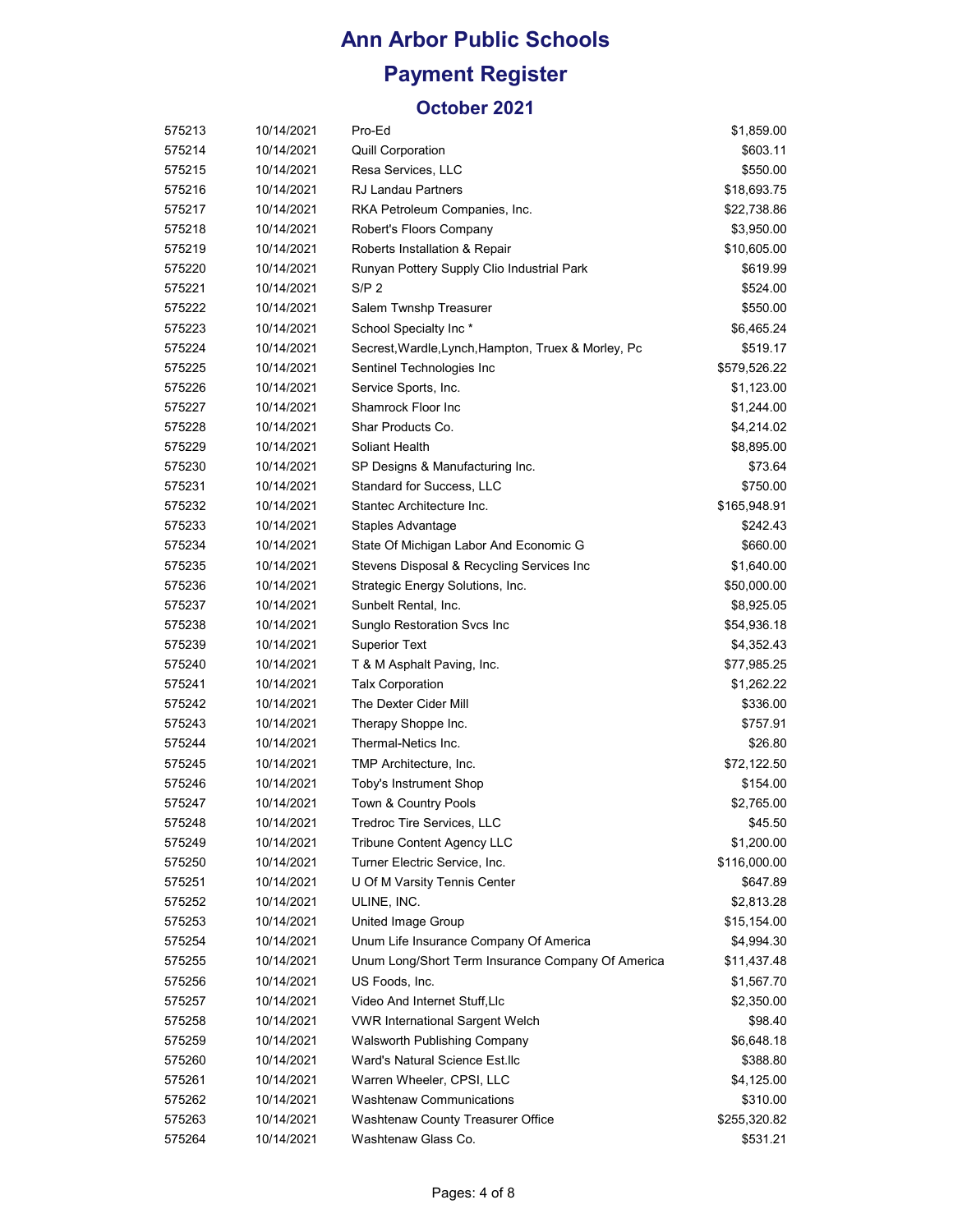## **Payment Register**

| 575265 | 10/14/2021 | Waste Management                                | \$4,820.07  |
|--------|------------|-------------------------------------------------|-------------|
| 575266 | 10/14/2021 | West Michigan Baseball Franchising LLC          | \$210.24    |
| 575267 | 10/14/2021 | Williams Scotsman, Inc.                         | \$130.00    |
| 575268 | 10/14/2021 | Wilson Language Training                        | \$22,262.70 |
| 575269 | 10/14/2021 | Wisconsin Center for Educational Research       | \$13,500.00 |
| 575270 | 10/14/2021 | Wolverine Supply Inc                            | \$21.47     |
| 575271 | 10/14/2021 | Wps Western Psychologica                        | \$3,501.30  |
| 575272 | 10/14/2021 | Young Supply Co                                 | \$345.47    |
| 575273 | 10/14/2021 | Kapnick Insurance Group                         | \$8,608.00  |
| 575274 | 10/14/2021 | Paradigm Equities Inc                           | \$11,153.35 |
| 575275 | 10/14/2021 | Aldrich, Dawn                                   | \$19.75     |
| 575276 | 10/14/2021 | Dakroub, Amanda                                 | \$97.50     |
| 575277 | 10/14/2021 | Gordon Rees Scully Mansukhani LLP Trust Account | \$25,000.00 |
| 575278 | 10/14/2021 | Han, Lijun                                      | \$56.35     |
| 575279 | 10/14/2021 | Henry, Matthew                                  | \$237.20    |
| 575280 | 10/14/2021 | Jones, Marryssa                                 | \$369.00    |
| 575281 | 10/14/2021 | Richmonds, Kashwinder                           | \$39.00     |
| 575282 | 10/14/2021 | Ryan-Hooker, Marcy                              | \$72.00     |
| 575283 | 10/14/2021 | State of Michigan                               | \$1.17      |
| 575284 | 10/14/2021 | Wang, Jeffery                                   | \$260.35    |
| 575285 | 10/22/2021 | Michigan Education Association (MEA)            | \$542.60    |
| 575286 | 10/22/2021 | Michigan Education Association (MEA)            | \$606.15    |
| 575287 | 10/22/2021 | Szuba & Associates, PLLC                        | \$552.91    |
| 575288 | 10/22/2021 | University Of Michigan Credit Union             | \$50.00     |
| 575289 | 10/22/2021 | Velo Law Office                                 | \$406.28    |
| 575290 | 10/22/2021 | Weber & Olcese, PLC                             | \$194.88    |
| 575291 | 10/22/2021 | Chapter 13 Trustee                              | \$758.60    |
| 575292 | 10/22/2021 | Michigan State Disbursement Unit                | \$3,578.16  |
| 575293 | 10/22/2021 | Office Of The Chapter 13 Trustee                | \$516.59    |
| 575294 | 10/28/2021 | 3Chords Inc.                                    | \$2,062.50  |
| 575295 | 10/28/2021 | A and N Electric, Inc.                          | \$21,025.50 |
| 575296 | 10/28/2021 | <b>AFLAC</b>                                    | \$7,844.42  |
| 575297 | 10/28/2021 | <b>AM Services</b>                              | \$3,136.00  |
| 575298 | 10/28/2021 | Amazon.com LLC                                  | \$3,396.79  |
| 575299 | 10/28/2021 | AMF Bowling Centers, Inc.                       | \$60.00     |
| 575300 | 10/28/2021 | Ann Arbor Area Home Builders Association        | \$395.00    |
| 575301 | 10/28/2021 | Ann Arbor Sport Fencing Club                    | \$1,337.76  |
| 575302 | 10/28/2021 | Ann Arbor Welding Supply                        | \$36.00     |
| 575303 | 10/28/2021 | Apple Computer Inc                              | \$2,178.80  |
| 575304 | 10/28/2021 | Arch Environmental Group, Inc.                  | \$25,119.90 |
| 575305 | 10/28/2021 | <b>Ascott Corporation</b>                       | \$220.00    |
| 575306 | 10/28/2021 | Asphalt Specialists, Inc.                       | \$81,445.62 |
| 575307 | 10/28/2021 | Atlas Oil Company                               | \$14,009.15 |
| 575308 | 10/28/2021 | Balance Point Fitness / PKSA Ann Arbor, LLC     | \$1,428.04  |
| 575309 | 10/28/2021 | <b>Baruzzini Aquatics</b>                       | \$23,490.40 |
| 575310 | 10/28/2021 | Behler-Young Company                            | \$442.20    |
| 575311 | 10/28/2021 | <b>Binell Bros Cutlery &amp; Grinding</b>       | \$59.00     |
| 575312 | 10/28/2021 | <b>Birch Agency</b>                             | \$1,080.75  |
| 575313 | 10/28/2021 | <b>Blick Art Materials LLC</b>                  | \$73.40     |
| 575314 | 10/28/2021 | Blue Care Network Of Michigan                   | \$14,432.66 |
| 575315 | 10/28/2021 | Boilers, Controls & Equipment, Inc.             | \$2,580.74  |
| 575316 | 10/28/2021 | <b>Bond Services</b>                            | \$9,000.00  |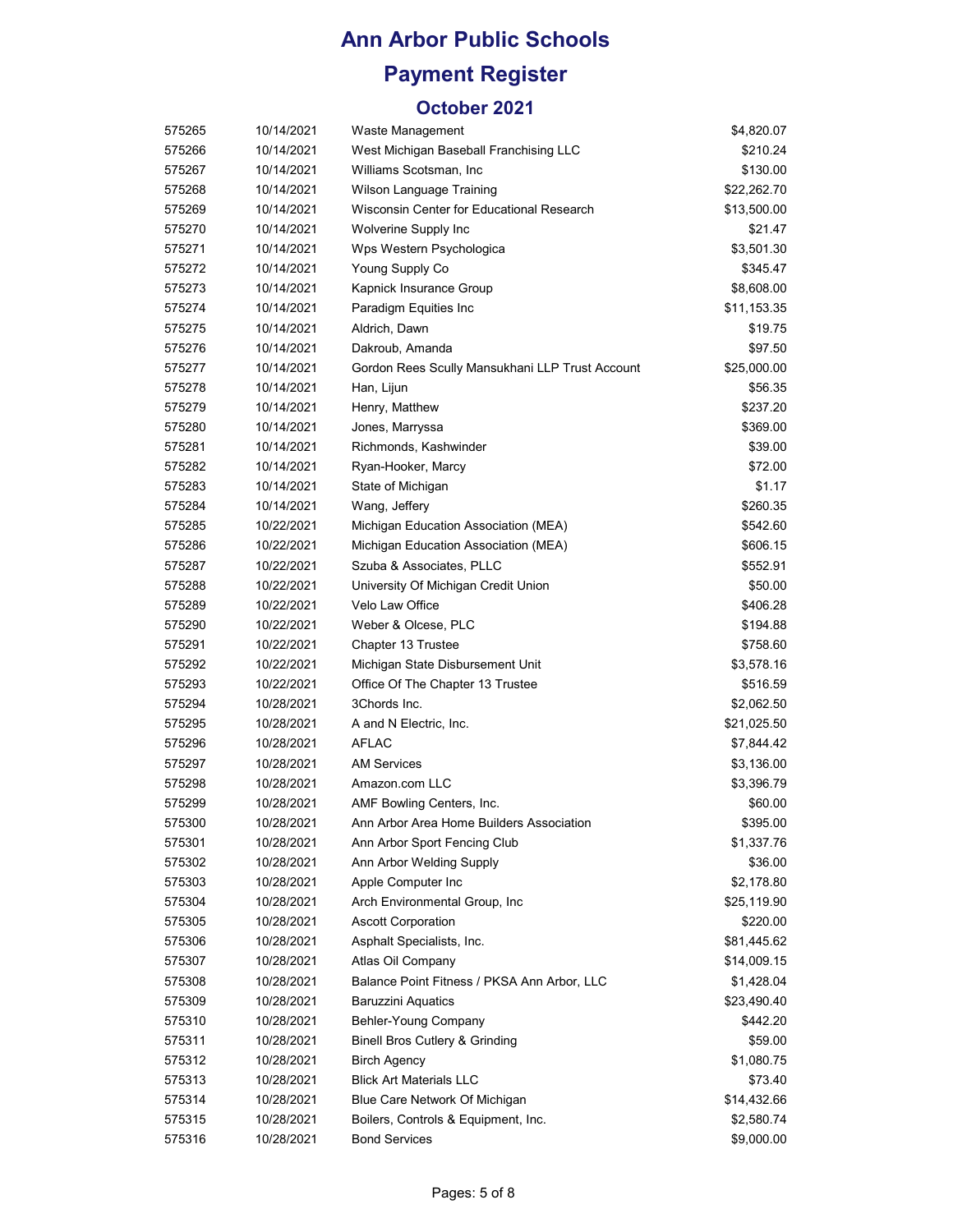## **Payment Register**

| 575317 | 10/28/2021 | <b>Bulldog Records Management Inc.</b>       | \$203.68     |
|--------|------------|----------------------------------------------|--------------|
| 575318 | 10/28/2021 | Busch's Valuland-Main St                     | \$262.65     |
| 575319 | 10/28/2021 | Care Transport Inc.                          | \$22,469.35  |
| 575320 | 10/28/2021 | Carolina Biological Supply Company           | \$182.38     |
| 575321 | 10/28/2021 | <b>Carpentry Concepts &amp; Ceilings</b>     | \$2,759.00   |
| 575322 | 10/28/2021 | CEI Michigan LLC                             | \$41,305.53  |
| 575323 | 10/28/2021 | Cengage Learning                             | \$610.00     |
| 575324 | 10/28/2021 | Center for Responsive Schools, Inc.          | \$229.00     |
| 575325 | 10/28/2021 | Central Michigan Paper (cmp)                 | \$2,566.00   |
| 575326 | 10/28/2021 | Cheng-Tsui Company                           | \$246.96     |
| 575327 | 10/28/2021 | ChompAway Ventures LLC DBA Jan-Pro Detroit   | \$2,280.00   |
| 575328 | 10/28/2021 | Cintas                                       | \$99.80      |
| 575329 | 10/28/2021 | Cintas                                       | \$31,347.93  |
| 575330 | 10/28/2021 | Cintas                                       | \$6,704.47   |
| 575331 | 10/28/2021 | City Of Ann Arbor Police Dept.               | \$1,609.36   |
| 575332 | 10/28/2021 | City Of Ann Arbor Treasurer                  | \$1,627.06   |
| 575333 | 10/28/2021 | Colman Wolf Supply Company                   | \$32,158.53  |
| 575334 | 10/28/2021 | Conjuguemos                                  | \$90.00      |
| 575335 | 10/28/2021 | Cross Country Staffing, Inc.                 | \$3,473.55   |
| 575336 | 10/28/2021 | Custom Resources, LLC                        | \$810.00     |
| 575337 | 10/28/2021 | Detroit Edison Or Dte Energy                 | \$222,473.69 |
| 575338 | 10/28/2021 | Detroit Edison Or Dte Energy Company         | \$675.00     |
| 575339 | 10/28/2021 | Dollar Bill Copying                          | \$6,589.61   |
| 575340 | 10/28/2021 | Don Johnston Inc                             | \$9,698.40   |
| 575341 | 10/28/2021 | DuPree, Krystle                              | \$130.00     |
| 575342 | 10/28/2021 | <b>Edmondson Security Solutions</b>          | \$979.00     |
| 575343 | 10/28/2021 | Environmental Consulting & Tech. Inc-ECT     | \$5,190.00   |
| 575344 | 10/28/2021 | Ferguson Enterprises, Inc.                   | \$12,622.94  |
| 575345 | 10/28/2021 | Fiber Link Inc.                              | \$8,808.51   |
| 575346 | 10/28/2021 | <b>First Book</b>                            | \$30.45      |
| 575347 | 10/28/2021 | Flinn Scientific Co.                         | \$712.95     |
| 575348 | 10/28/2021 | Follett School Solutions, Inc.               | \$93.55      |
| 575349 | 10/28/2021 | <b>FPT Metro Waste</b>                       | \$340.00     |
| 575350 | 10/28/2021 | Gale Group, The                              | \$2,049.41   |
| 575351 | 10/28/2021 | Gaynor, Jeffrey, T                           | \$130.00     |
| 575352 | 10/28/2021 | Getaway Tours Inc                            | \$17,835.00  |
| 575353 | 10/28/2021 | Global Interpreting Services LLC-2           | \$97.48      |
| 575354 | 10/28/2021 | Golden Limousine Inc                         | \$1,200.00   |
| 575355 | 10/28/2021 | Gordon Food Service                          | \$471.48     |
| 575356 | 10/28/2021 | Goyette Mechanical Co                        | \$62,645.00  |
| 575357 | 10/28/2021 | Grainger                                     | \$6,989.12   |
| 575358 | 10/28/2021 | Grand Valley Automation, Inc.                | \$2,585.00   |
| 575359 | 10/28/2021 | Great Lakes Elevator, LLC                    | \$91,651.50  |
| 575360 | 10/28/2021 | Gross Electric                               | \$114.00     |
| 575361 | 10/28/2021 | H.V. Burton Company                          | \$982.55     |
| 575362 | 10/28/2021 | Heinemann Greenwood Publishing               | \$467.50     |
| 575363 | 10/28/2021 | High Anxiety, Inc d.b.a. 20 Degrees Below    | \$3,119.00   |
| 575364 | 10/28/2021 | Illuminate Education Inc.                    | \$5,246.10   |
| 575365 | 10/28/2021 | Istudio Projects Inc.                        | \$121,000.00 |
| 575366 | 10/28/2021 | J W Pepper & Sons, Inc                       | \$713.72     |
| 575367 | 10/28/2021 | James Lee Michaels DBA Avery Systems         | \$1,648.00   |
| 575368 | 10/28/2021 | Jewish Family Services Of Washtenaw Cty Inc. | \$1,340.00   |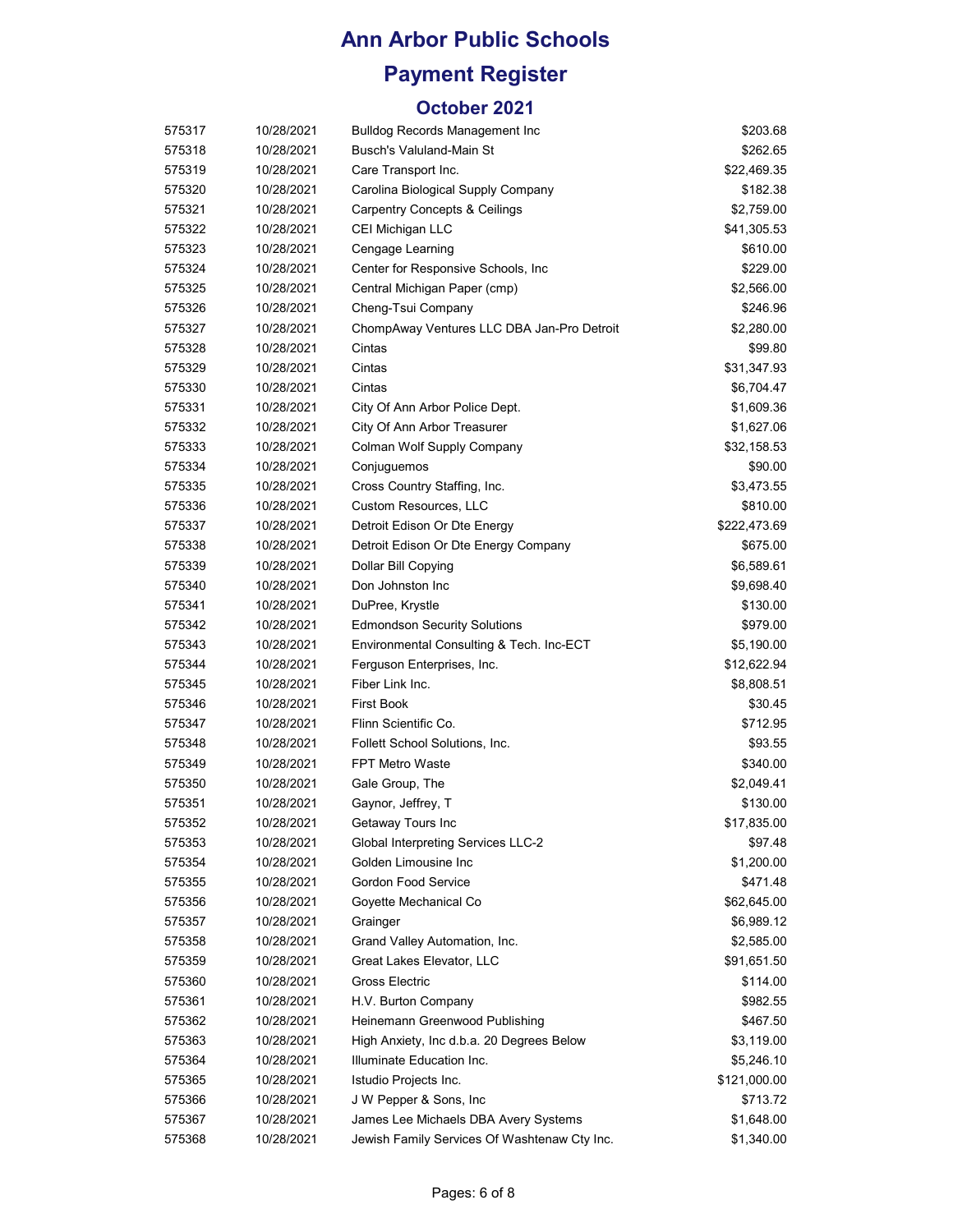# **Payment Register**

| 575369 | 10/28/2021 | Johnson, Bryan, Lee                              | \$130.00       |
|--------|------------|--------------------------------------------------|----------------|
| 575370 | 10/28/2021 | Johnson Controls Inc                             | \$1,667.04     |
| 575371 | 10/28/2021 | Johnstone Supply Detroit Group                   | \$166.18       |
| 575372 | 10/28/2021 | Jostens, Inc.                                    | \$131.46       |
| 575373 | 10/28/2021 | Kelly-Shaieb, Jessica, Leigh                     | \$130.00       |
| 575374 | 10/28/2021 | Kem-Tec & Associates                             | \$308.75       |
| 575375 | 10/28/2021 | Kendall Hunt Publishing Company                  | \$220.95       |
| 575376 | 10/28/2021 | Kone Incorporated                                | \$1,906.89     |
| 575377 | 10/28/2021 | Lakeshore Learning Materials                     | \$223.88       |
| 575378 | 10/28/2021 | Lazarus, Rebecca, Ruth                           | \$130.00       |
| 575379 | 10/28/2021 | Learning Without Tears                           | \$4,635.35     |
| 575380 | 10/28/2021 | Let's Go Transportation Services                 | \$5,335.75     |
| 575381 | 10/28/2021 | Literacy Resources, Inc.                         | \$119.94       |
| 575382 | 10/28/2021 | Literati Bookstore                               | \$1,349.18     |
| 575383 | 10/28/2021 | <b>Madison Electric</b>                          | \$4,675.48     |
| 575384 | 10/28/2021 | Mea Financial Services Inc. Group Term Life      | \$3,676.22     |
| 575385 | 10/28/2021 | Medco Supply Co (lockbox) Or Masune & Surgical S | \$122.58       |
| 575386 | 10/28/2021 | Messa (370)                                      | \$548,710.85   |
| 575387 | 10/28/2021 | Michigan Futsal Factory Academy, LLC             | \$1,799.73     |
| 575388 | 10/28/2021 | Michigan Interpreting Services, Inc.             | \$1,155.00     |
| 575389 | 10/28/2021 | Michigan Power Rodding, Inc.                     | \$442.00       |
| 575390 | 10/28/2021 | Michigan School Business Officials/MSBO          | \$150.00       |
| 575391 | 10/28/2021 | Midwestern Consulting Inc-Mci                    | \$23,099.21    |
| 575392 | 10/28/2021 | Music Products Inc. Groth Music                  | \$4,432.50     |
| 575393 | 10/28/2021 | Nasco                                            | \$863.63       |
| 575394 | 10/28/2021 | Neff Company                                     | \$182.25       |
| 575395 | 10/28/2021 | Neumann Smith Architecture                       | \$79,455.61    |
| 575396 | 10/28/2021 | Nicola's Books/little Professor Westgate         | \$529.24       |
| 575397 | 10/28/2021 | Nova Consultants, Inc.                           | \$2,163.00     |
| 575398 | 10/28/2021 | NUCO <sub>2</sub> Inc                            | \$870.44       |
| 575399 | 10/28/2021 | Office Depot                                     | \$8,374.23     |
| 575400 | 10/28/2021 | Patricia M Hayes Oc                              | \$175.00       |
| 575401 | 10/28/2021 | PC Parts Plus LLC                                | \$24,980.64    |
| 575402 | 10/28/2021 | <b>Pittsfield Charter Township</b>               | \$1,091.64     |
| 575403 | 10/28/2021 | <b>Platinum Psychological Services</b>           | \$2,550.00     |
| 575404 | 10/28/2021 | Platt Laundromat, LLC                            | \$171.00       |
| 575405 | 10/28/2021 | Polar Paradice                                   | \$249.00       |
| 575406 | 10/28/2021 | <b>Priority Health</b>                           | \$2,061,570.99 |
| 575407 | 10/28/2021 | Project Lead The Way, Inc.                       | \$4,209.75     |
| 575408 | 10/28/2021 | Quadient Finance USA, Inc.                       | \$474.42       |
| 575409 | 10/28/2021 | Quench USA Inc.                                  | \$4.00         |
| 575410 | 10/28/2021 | Querijero, Ernesto                               | \$130.00       |
| 575411 | 10/28/2021 | Quill Corporation                                | \$1,483.35     |
| 575412 | 10/28/2021 | Quizlet, Inc.                                    | \$344.73       |
| 575413 | 10/28/2021 | Rent A John                                      | \$3,000.00     |
| 575414 | 10/28/2021 | RKA Petroleum Companies, Inc.                    | \$20,117.12    |
| 575415 | 10/28/2021 | Robert Half International Inc. dba Account Temps | \$1,506.40     |
| 575416 | 10/28/2021 | <b>Rovin Ceramics</b>                            | \$497.03       |
| 575417 | 10/28/2021 | Runyan Pottery Supply Clio Industrial Park       | \$1,024.50     |
| 575418 | 10/28/2021 | Safety Systems, Inc.                             | \$2,712.00     |
| 575419 | 10/28/2021 | Scholastic Inc                                   | \$230.67       |
| 575420 | 10/28/2021 | School Nurse Supply, Inc.                        | \$964.68       |